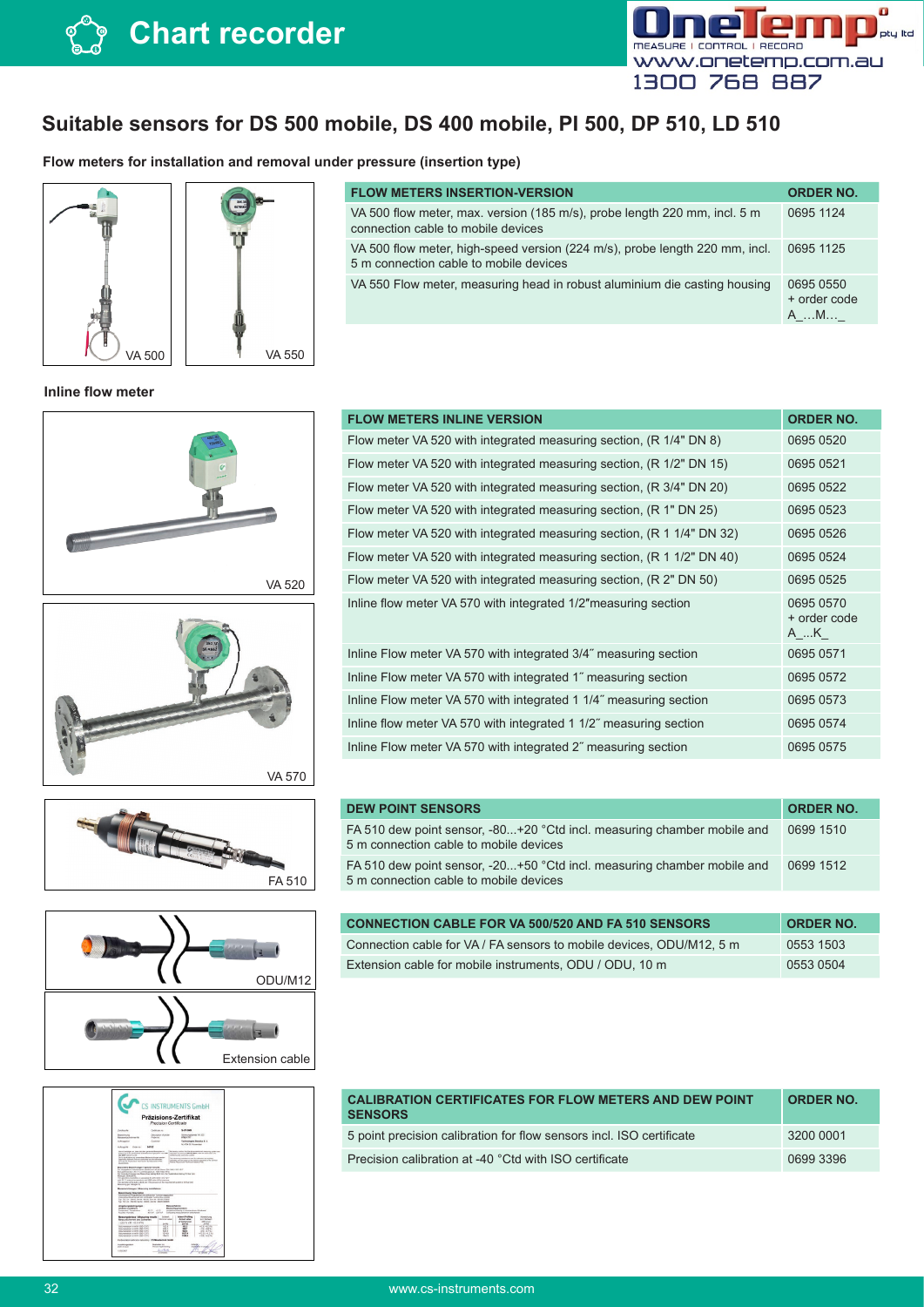

# **Suitable sensors for DS 500 mobile, DS 400 mobile, PI 500, DP 510, LD 510**



| <b>PRESSURE SENSORS</b>                                                                 | $± 1\%$ ACCU-<br><b>RACY</b> | $± 0.5\%$ ACCU-<br><b>RACY</b> |
|-----------------------------------------------------------------------------------------|------------------------------|--------------------------------|
| Standard pressure probe CS 16, 016 bar                                                  | 0694 1886                    | 0694 3555                      |
| Standard pressure probe CS 40, 040 bar                                                  | 0694 0356                    | 0694 3930                      |
| Standard pressure probe CS 1.6, 01.6 bar abs.                                           |                              | 0694 3550                      |
| Standard pressure probe CS 10, 010 bar                                                  | 0694 3556                    | 0694 3554                      |
| Standard pressure probe CS 100, 0100 bar                                                |                              | 0694 3557                      |
| Standard pressure probe CS 250, 0250 bar                                                |                              | 0694 3558                      |
| Standard pressure probe CS 400, 0400 bar                                                |                              | 0694 3559                      |
| Precision pressure probe CS-1+15 bar, $\pm$ 0.5 % accuracy<br>$of.$ f.s.                |                              | 0694 3553                      |
| Differential pressure probe 1.6 bar diff.                                               |                              | 0694 3561                      |
| Calibration certificate pressure, 5 calibration points for the<br>whole measuring range | 3200 0004                    |                                |



| DIGITAL PRESSURE SENSORS                                | $± 1\%$ ACCU-<br><b>RACY</b> | $±0.5\%$ ACCU-<br><b>RACY</b> |
|---------------------------------------------------------|------------------------------|-------------------------------|
| Digital pressure probe DPS 16, 016 bar<br>RS 485, G1/2" | 0694 2886                    | 0694 4555                     |



| <b>TEMPERATURE SENSORS</b>                                                                                                                                          | <b>ORDER NO.</b> |
|---------------------------------------------------------------------------------------------------------------------------------------------------------------------|------------------|
| Bendable temperature sensor PT 100 (2-wire) class B, length: 300 mm,<br>$d=3$ mm, $-70+500$ °C, connection cable 2 m PFA with ODU plug (8-pin) to<br>mobile devices | 0604 0200        |
| Screw-in temperature sensor PT 100 class A, length 300 mm, $d = 6$ mm, with<br>measuring transducer 420 mA = -50 $^{\circ}$ C+ 500 $^{\circ}$ C (2-wire)            | 0604 0201        |
| Cross-band surface probe, thermocouple type K with measuring transducer<br>420 mA = $0^{\circ}$ C+180 °C, 2 m cable PVC with ODU plug (8-pole) to mobile<br>devices | 0604 0202        |
| Cable temperature sensor PT 100 class A (4-wire), length: 300 mm, d =<br>6 mm, -70  +260 ° C, 5 m connection cable PFA with open ends                               | 0604 0205        |
| Cable temperature sensor PT 100 class A (4-wire), length: 100 mm, d =<br>6 mm, -70+260 °C, 5 m connection cable PFA with open ends                                  | 0604 0206        |
| Cable temperature sensor PT 100 class A (4-wire), length: 200 mm, d =<br>6 mm, -70+260 °C, 5 m connection cable PFA with open ends                                  | 0604 0207        |
| Magnetic surface temperature sensor, holding magnet 39x26x25 mm, PT 100<br>class B (2-wire), -30+180 °C, 5 m connection cable PFA with open ends                    | 0604 0208        |
| Compression fitting: 6 mm; G 1/2" PTFE clamping ring pressure-tight up to<br>10 bar<br>Material: stainless steel, application area: max. + 260 °C                   | 0554 0200        |
| Compression fitting; 6 mm; G 1/2" stainless steel clamping ring<br>Pressure-tight up to 16 bar, material: stainless steel, application area: max. +<br>260 °C       | 0554 0201        |
| Calibration certificate temperature, 2 calibration points                                                                                                           | 0520 0180        |



| <b>ORDER NO.</b> |
|------------------|
| 0553 0501        |
| 0553 0502        |
| 0553 0504        |
| Z604 0104        |
|                  |